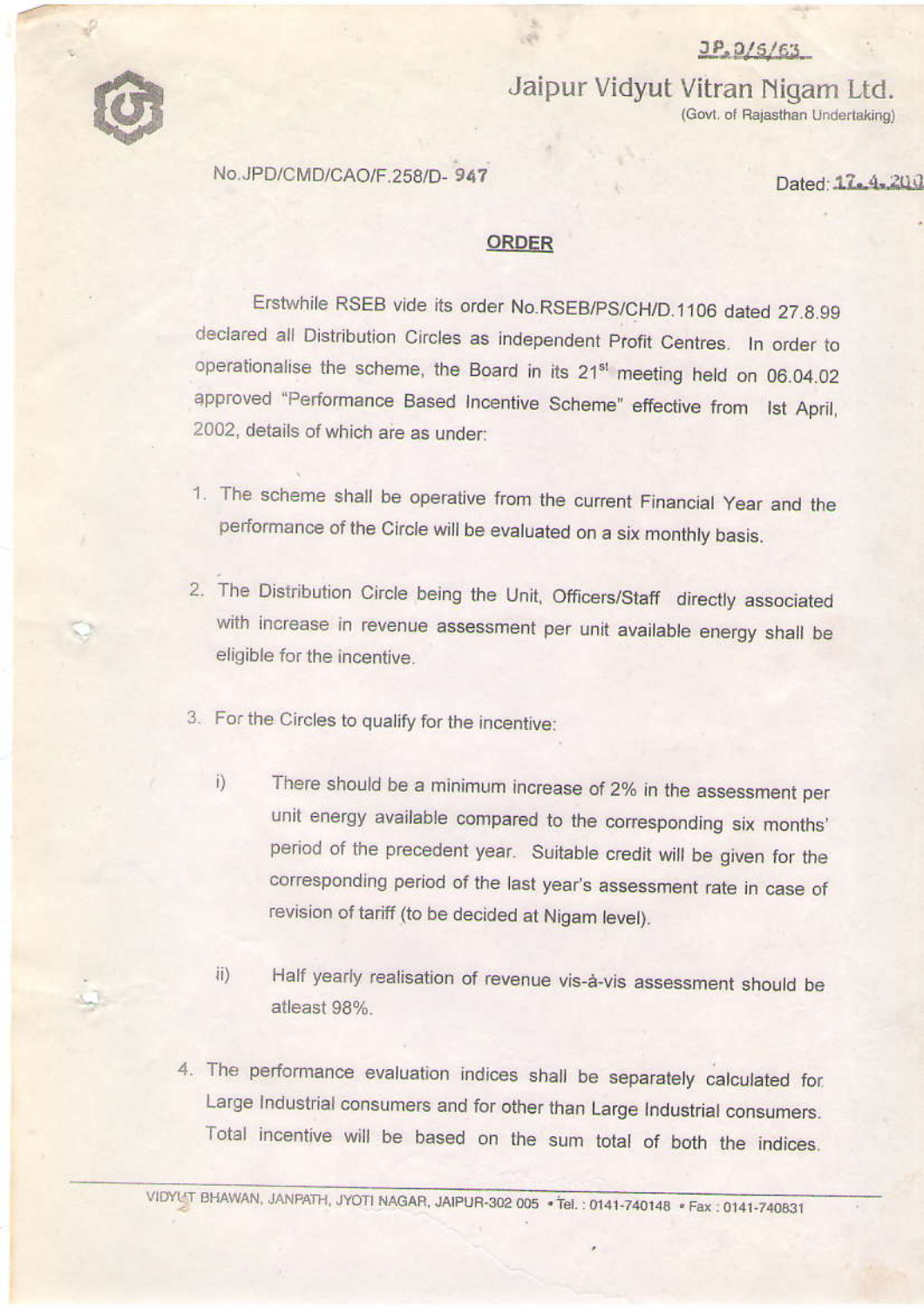8. The computation of amount of uncertive to inducing staff be done as

Annexure-I and II appended with the order define the procedure for calculating assessment per unit and computation of incentive thereon.

Sum of minimum of pay scale of all

svitneoni evisoen ol aldipile 5. Quantum of energy available for the evaluation periods (half yearly) would

be provided by the Chief Engineer(M&P) after due reconciliation with each **Incentive** te Circle S.E. o of blag ed

laubivibni = X notos Factor X eavolams riose 6. To calculate the availability of energy for sale to Large Industrial consumers. 2.5% of the energy sold will be added and calculated accordingly.

#### -(Br. Ashok Singhy) Chairman & Managing Director

| Incentive<br>Amount<br>(Rs) | Average increase in<br>assessment rate per unit<br>compared to<br>corresponding period of | Energy made<br>available to the X 0.05<br>Circle during<br>the current |
|-----------------------------|-------------------------------------------------------------------------------------------|------------------------------------------------------------------------|
|                             | last year                                                                                 | year                                                                   |

7. The amount of incentive so arrived will be distributed in the following

Add), Chief Engineer(Comml.), Jaipur Discom, Jaipuremen Dy Chief Engineer(O&M), Jaipur Discom, Jaipur F.A.& Controller of Accounts, Japur Discom, Japur

80% to all those directly involved for increasing per unit assessment Superintenting Engineer( i.e., revenue performance. wolst (mmbA)yudetoe&yO

Addl S.P (Vio.), Jaipur Discom, Jaipur

with 5 Nos spare 20% at the disposal of Circle SE which could be utilised for model improving the office environment, purchase of special T&P, office equipments including vehicles etc. This available amount  $(n|n, N, n)$ will be over & above the normal budget provisions kept for the isolitO etnuopoA feiri mentioned heads.

Copy also to the following for information and necessary action:

Circle SE shall have the discretion to include any officer or ii) employee whom he considers directly associated with the CMD, RRVUNL, Jaipur revenue assessment.

Chief Accounts Officer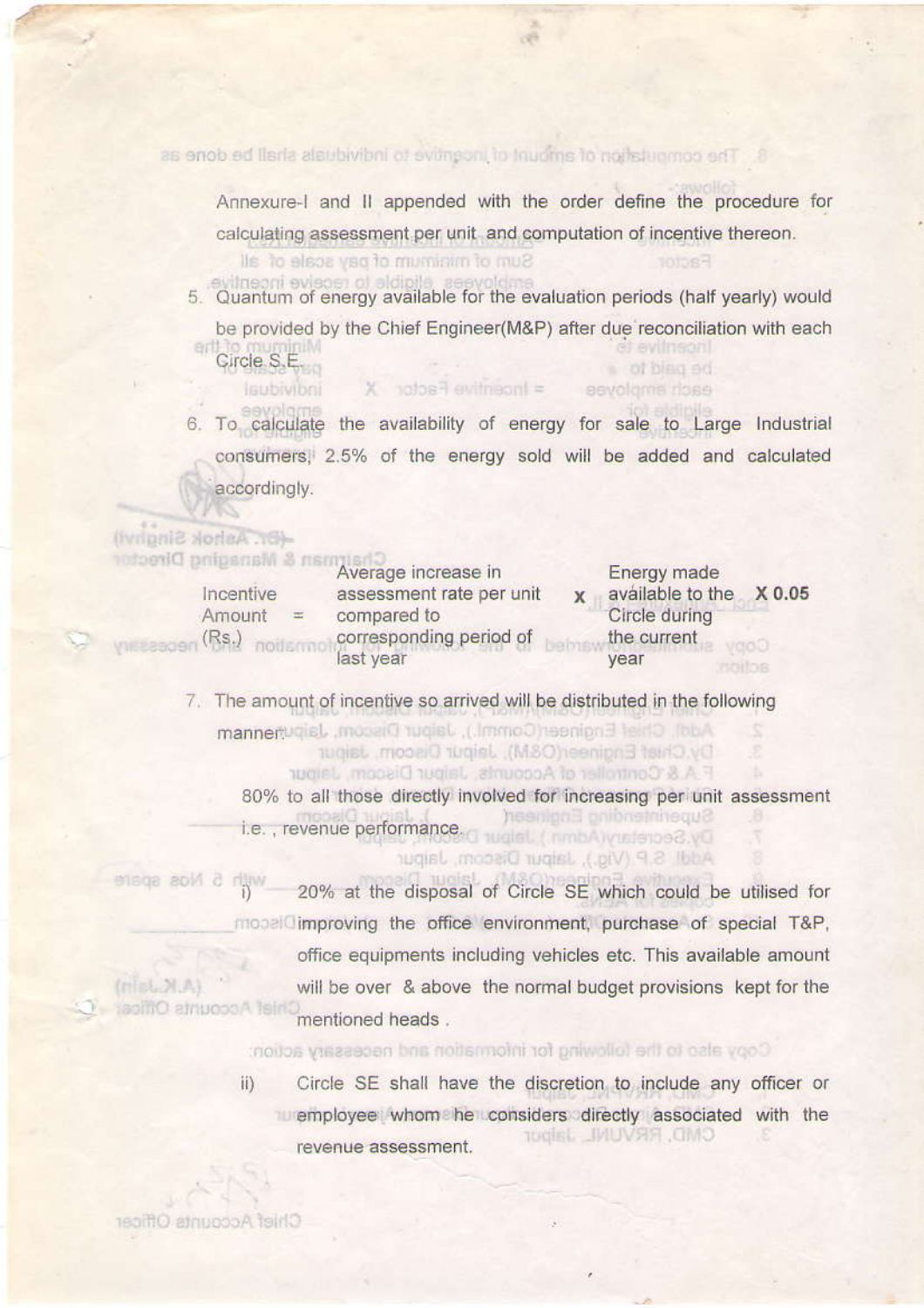8. The computation of amount of incentive to individuals shall be done as

follows:-Annexure-I and II appended with the order define for procedure for

Incentive<sup>o</sup> notistivent Amount of incentive earned (in Rs.) Sum of minimum of pay scale of all Factor employees eligible to receive incentive.

be provided by the Chief Engineer(M&P) after due reconciliation with each

| Incentive to<br>be paid to    |                              |  |
|-------------------------------|------------------------------|--|
| each employee<br>eligible for | = Incentive Factor<br>$\chi$ |  |
| incentive                     | not ypens to villdslievs and |  |

Minimum of the pay scale of individual employee eligible for

betaluoleo bris bebbs ed lliw bloa ygrene erlt to #a.s incentive

Vipriba -**(Br.** Ashok Singhvi)

**Chairman & Managing Director** ni easetoni epatev

Energy made  $0.05$ Encl: Annexure-1 & II.

assessment rate per unit evilneoni Amount = tompared to

Copy submitted/forwarded to the following for information and necessary action:

DA Wollchief Engineer(O&M)/(M&P), Jaipur Discom, Jaipur

Addl. Chief Engineer(Comml.), Jaipur Discom, Jaipur  $\overline{2}$ .

- 3. Dy.Chief Engineer(O&M), Jaipur Discom, Jaipur
- F.A.& Controller of Accounts, Jaipur Discom, Jaipur  $4.$

Inamies-5.5 Chief Personnel Officer, Jaipur Discom, Jaipur Is of NOB

- Superintending Engineer(
), Jaipur Discom 6.
- Dy.Secretary(Admn.), Jaipur Discom, Jaipur 7.
- 8. Addl. S.P.(Vig.), Jaipur Discom, Jaipur

Executive Engineer(O&M), Jaipur Discom tol besildu er with 5 Nos spare copies for AENs.

- F&T Information St.Accounts Officer(nowne)/A.O.(entra), Jaipur Discom
- office equipments including vehicles etc. This available amount

will be over & about the normal budget provisions kept for the

A.K.Jain) **Chief Accounts Officer** 

# Copy also to the following for information and necessary action:

- TO TESTA CMD, RRVPNL, Jaipur Circle SE shall have the
- ent (2) be CMD, Ajmer Discom/Jodhpur-Discom, Ajmer/Jodhpur
	- 3. CMD, RRVUNL, Jaipur

Jnemaaseas sunever

š

rentioned heads

815 **Chief Accounts Officer** 

(年)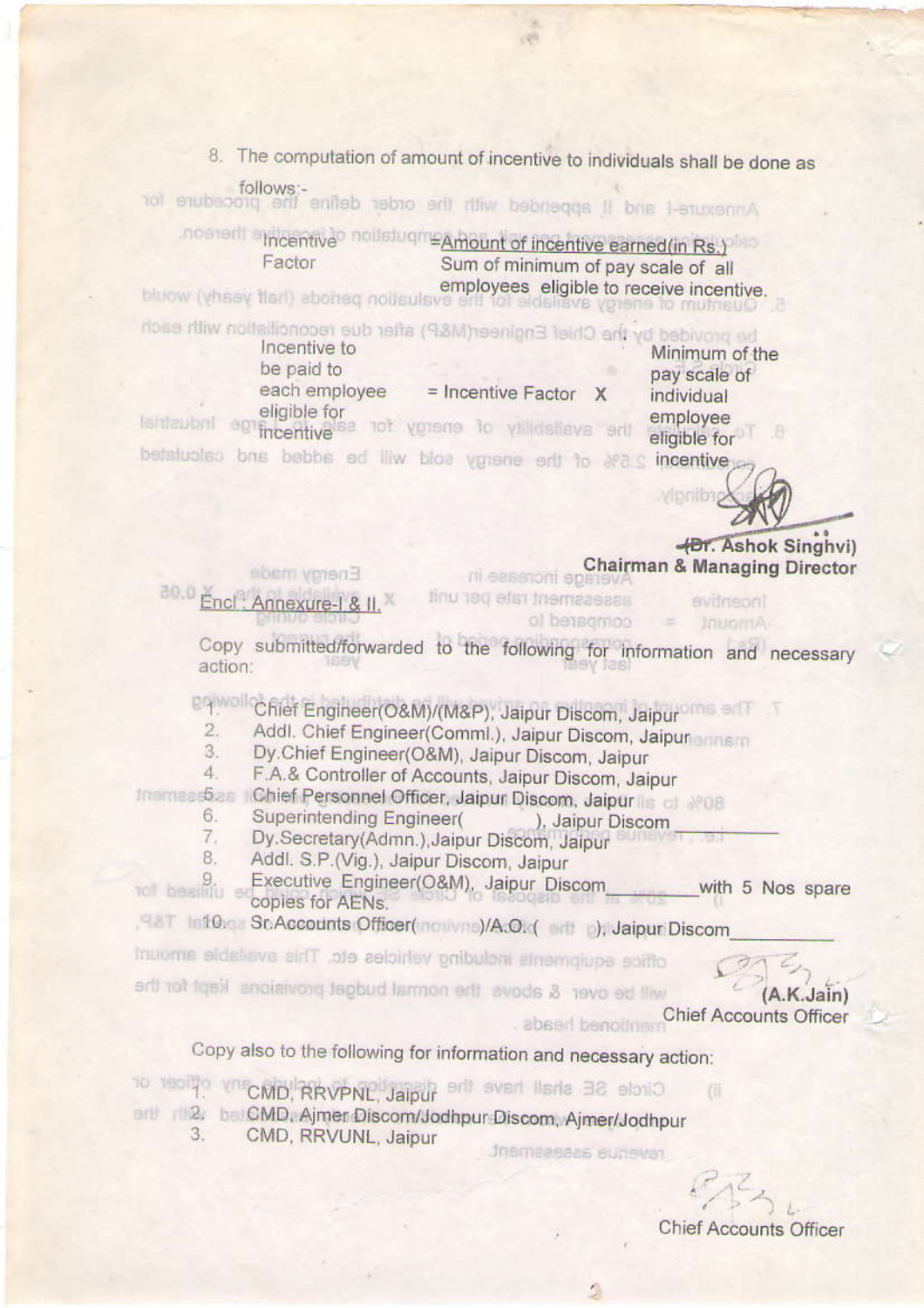### **ANNEXURE-I**

### CALCULATION OF PER UNIT RATE AND INCENTIVE IN RESPECT OF OTHER THAN LARGE INDUSTRIAL CONSUMERS

 $\frac{1}{2}$ 

Period

- 1. Units Reed. In CPLY\*(LU)
- 2. Amount assessed in CPLY\*(Rs.Lacs)

- 3. Assessment per unit of energy supplied in CPLY\*(2/1) (Rs.)
- 4. CPLY\* assessment per unit plus per unit tariff hike for current year, if any.(Rs.)
- 5. Current assessment per unit(Rs.)\*\*
- 6. Increase in per unit rate $(5-4)$  (Rs.)
- 7. Total Incentive = 0.05 X (Column No.6) X Unit received (Rs. Lacs)

## CPLY\* - Corresponding period of last year.

| **- Current assessment | current assessment |
|------------------------|--------------------|
| per unit               | units received     |

All the above parameters are to be worked out for other than Large Industrial Consumers